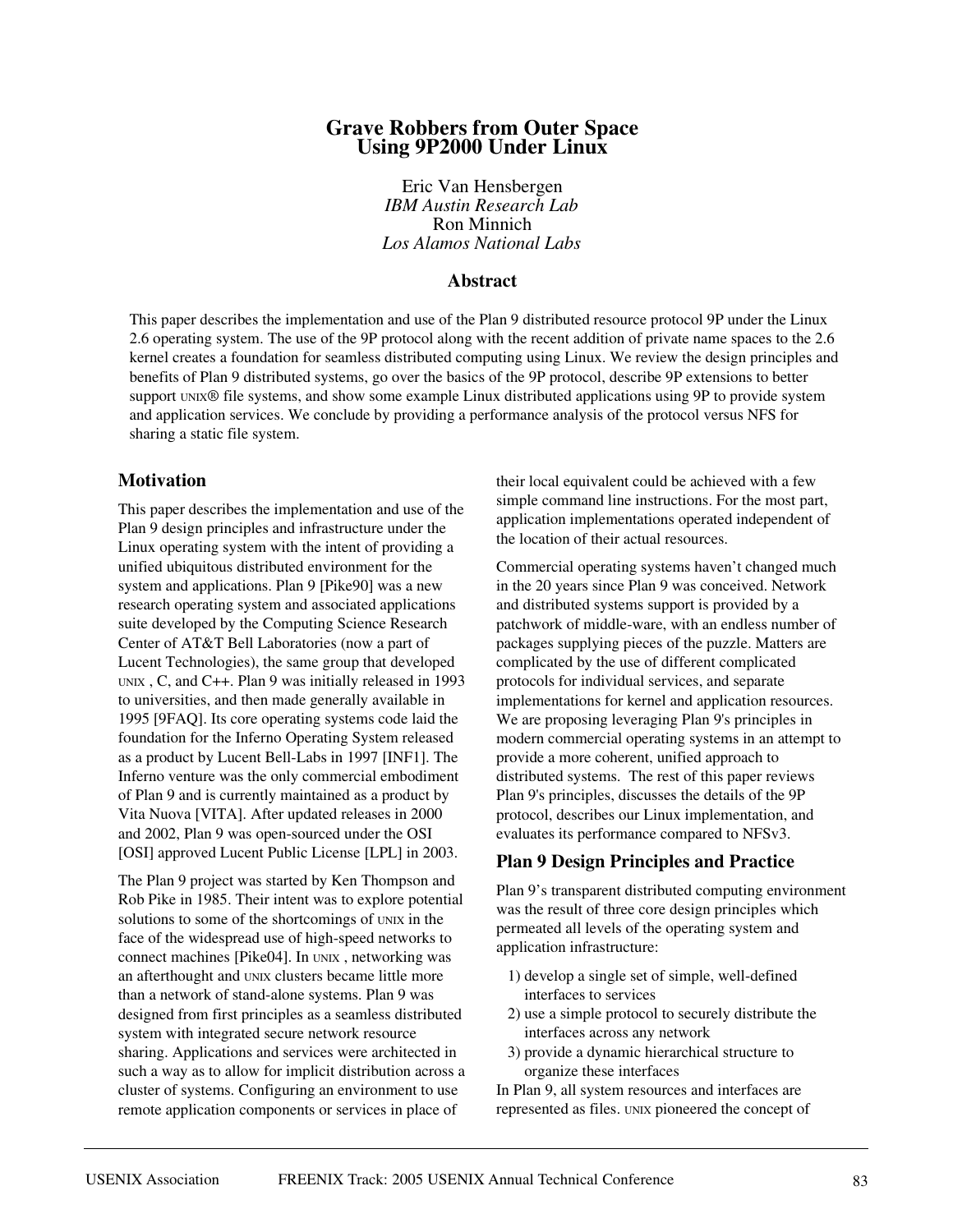treating devices as files, providing a simple, clear interface to system hardware. In the 8th edition, this methodology was taken further through the introduction of the /proc synthetic file system to manage user processes [Kill84]. Synthetic file systems are comprised of elements with no physical storage, that is to say the files represented are not present as files on any disk. Instead, operations on the file communicate directly with the sub-system or application providing the service. Linux now contains multiple synthetic file systems representing devices (devfs), process control (procfs), and interfaces to system services and data structures (sysfs).

Plan 9 took the file system metaphor further, using file operations as the simple, well-defined interface to all system and application services. The intuition behind the design was based on the assumption that any programmer knows how to interact with files. As such, interfaces to all kernel subsystems from the networking stack to the graphics frame buffer are represented within synthetic file systems. This unified approach dramatically simplifies access to all system services, evident in Plan 9's use of only 40 system calls compared to Linux's 300.

User-space applications and services export their own synthetic file systems in much the same way as the kernel interfaces. Common services such as domain name service (DNS), authentication databases, and window management are all provided as file systems. End-user applications such as editors and e-mail systems export file system interfaces as a means for data exchange and control. The benefits and details of this approach are covered in great detail in the existing Plan 9 papers [PPTTW93].

9P [9man] represents the abstract interface used to access resources under Plan 9. It is somewhat analogous to the VFS layer in Linux [Love03]. In Plan 9, the same protocol operations are used to access both local and remote resources, making the transition from local resources to cluster resources to grid resources completely transparent from an implementation standpoint. Authentication is built into the protocol, and was extended in its Inferno derivative Styx [STYX] to include various forms of encryption and digesting.

It is important to understand that all 9P operations can be associated with different active semantics in synthetic file systems. Traversal of a directory hierarchy may allocate resources, or set locks. Reading or writing data to a file interface may initiate actions on the server, such as when a file acts as a control interface. The dynamic nature of these semantics makes caching dangerous and in-order synchronous execution of file system operations a must.

The 9P protocol itself requires only a reliable, in-order transport mechanism to function. It is commonly used on top of TCP/IP [RFC793], but has also been used over RUDP [RFC1151], PPP [RFC1331], and over raw reliable mechanisms such as the PCI bus, serial port connections, and shared memory. The IL [PrWi95] protocol was designed specifically to provide 9P with a reliable, in order transport on top of an IP stack without the overhead of TCP.

In the fourth edition of Plan 9 released in 2002, 9P was redesigned to address a number of shortcomings and retitled 9P2000 [P903]. 9P2000 removed the file name length limitation of 28 bytes, and sought to optimize several operations involved in traversing file hierarchies. It also introduced a negotiation phase accommodating different versions of the protocol as well as protocol parameter negotiation.

The final key design point is the organization of all local and remote resources into a dynamic private name space. A name space is a mapping of system and application resources to names within a file system hierarchy. Manipulation of the location of the elements within a name space can be used to configure which services to use, to interpose stackable layers onto service interfaces, and to create restricted "sandbox" environments.

Under Plan 9 and Inferno, the name space of each process is unique and dynamic. A name space can be manipulated through mount(1) and bind(1) commands. Mount operations allow a client to add new interfaces and resources to their name space. These resources can be provided by the operating system, by a synthetic file server, or from a remote server. Bind commands allow reorganization of the existing name space, allowing certain services to be "bound" to well-known locations. Bind operations can also be used to substitute one resource for another, for example by binding a remote device over a local one. Binding can also be used to create stackable layers, by interposing one interface over another. Such interposable interfaces are particularly useful for debugging and statistics gathering as in the Plan 9 application iostat(4).

Processes inherit an initial name space from their parent, but changes made to the client's name space are not typically reflected in the parent's. This allows each process to have a context-specific name space. The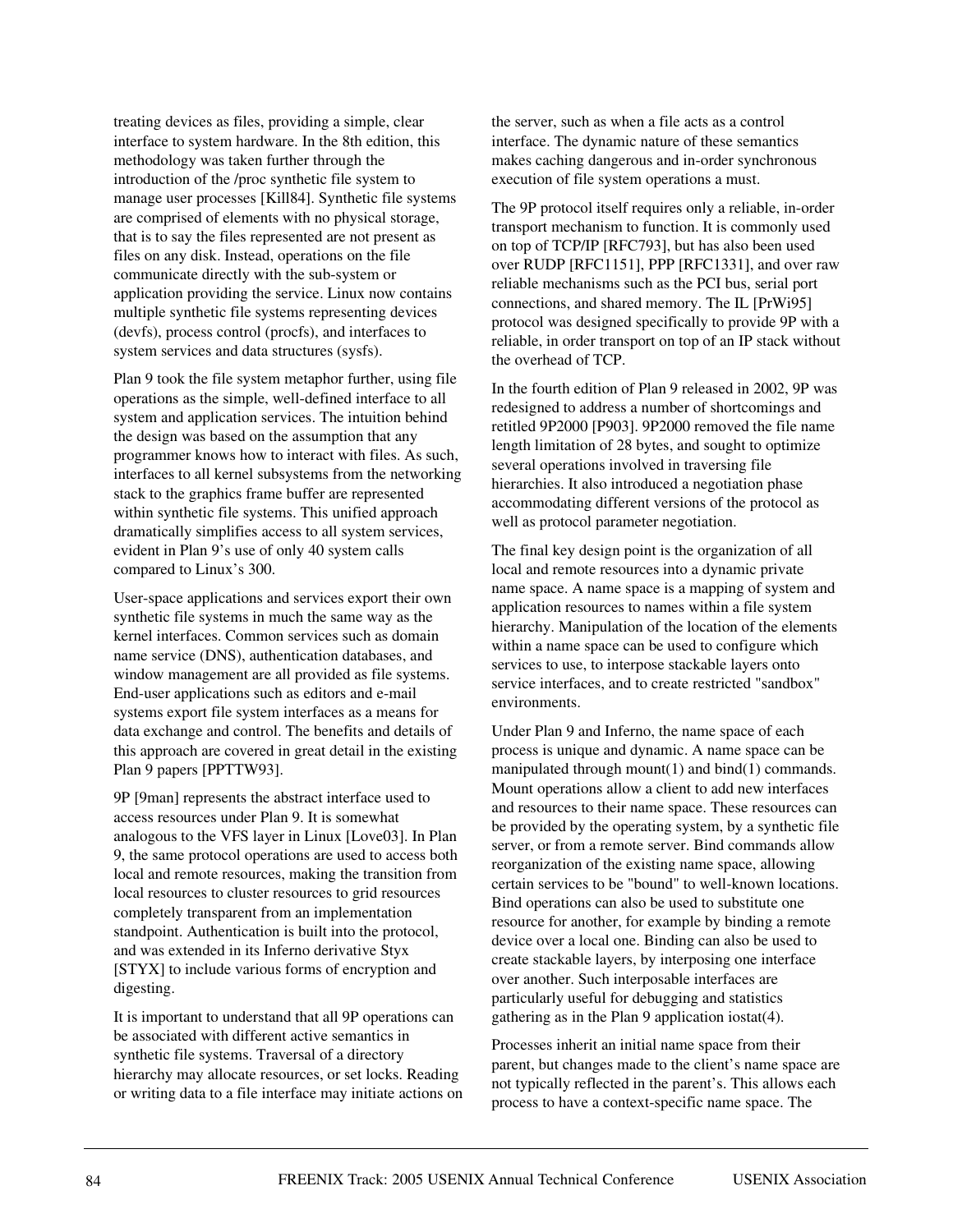system makes extensive use of this facility to provide context-sensitive file interfaces. For example, in Plan 9, the file /dev/cons refers to the current process' standard input and output file descriptors. In a similar fashion /dev/user reports the user name, and /dev/pid reports the current process id. This same facility is used by the windowing system to provide information and control over the process' window.

Handcrafted name spaces can be used to create secure sandboxes which give users access to very specific system resources. This can be used in much the same way as the UNIX chroot facility - except that the chroot name spaces under Plan 9 can be completely synthetic with specific executables and interfaces "bound" into place instead of copied to a sub-hierarchy.

The recent open-sourcing of Plan 9 and many of its applications has created the opportunity to leverage some of its unique concepts in other open source operating systems. Alex Viro incorporated the private name space concept into the 2.5 Linux kernel [Love03] and Russ Cox has ported a number of Plan 9 applications and libraries (including libraries allowing the creation of synthetic file server applications) to Linux, BSD, and OSX [plan9ports]. This paper describes the final missing piece, a native 9P protocol for Linux.

# **The 9P2000 Protocol**

As mentioned earlier, 9P2000 is the most recent version of 9P, the Plan 9 distributed resource protocol. It is a typical client/server protocol with request/response semantics for each operation (or transaction). 9P can be used over any reliable, in-order transport. While the most common usage is over pipes on the same machine or over TCP/IP to remote machines, it has been used on a variety of different mediums and encapsulated in several different protocols. The Internet Link (IL) protocol [PrWi95] was a lightweight encapsulation designed specifically for 9P.

9P has 12 basic operations, all of which are initiated by the clients. Each request (or T-message) is satisfied by a single associated response (or R-message). In the case of an error, a special response (R-error) is returned to the client containing a variable length string error message. It is important to note that there are no special operations for directories or links as in VFS [Love03] because these elements are just treated as ordinary files. The operations summarized in the following table fall into three categories: session management, file operations, and meta-data operations.

| class    | op-code | description                |
|----------|---------|----------------------------|
| session  | version | parameter negotiation      |
|          | auth    | security authentication    |
|          | attach  | establish a connection     |
|          | flush   | abort a request            |
|          | error   | return an error            |
| file     | walk    | lookup pathname            |
|          | open    | access a file              |
|          | create  | create & access a file     |
|          | read    | transfer data from a file  |
|          | write   | transfer data to a file    |
|          | clunk   | release a file             |
| metadata | stat    | read file attributes       |
|          | wstat   | modify file attributes     |
|          |         | Table 1: 9P2000 Operations |

9P is best understood by seeing what messages are transmitted for some standard file system operations. One can do this by using the UNIX 9P server, u9fs, and turning debug mode on. The debug output (which goes to /tmp/u9fs.log by default) displays a human-readable transaction log. What follows in italics is an example session of a Plan 9 client contacting a Unix 9P2000 server and writing to a new file (/tmp/usr/testfile). Explanations of the various operations follow each request/response pair. Messages marked with  $( \rightarrow )$  are from the client to the server, and  $($   $\leftarrow$   $)$  represent the responses. Note that you will see slightly different transaction sequences from a UNIX client due to the nature of the mapping of VFS operations.

## *Tversion tag -1 msize 8216 version '9P2000'*

# - *Rversion tag -1 msize 8216 version '9P2000'*

The *version* operation initiates the protocol session. The *tag* accompanies all protocol messages and is used to multiplex operations on a single connection. The client selects a unique *tag* for each outbound operation. The *tag* for *version* operations, however, is always set to -1. The next field, *msize* negotiates the maximum packet size with the server including any headers - the server may respond with any number less than or equal to the requested size. The *version* field is a variable length string representing the requested version of the protocol to use. The server may respond with an earlier version, or with an error if there is no earlier version that it can support.

*Tauth tag 5 afid 291 uname 'bootes' aname ''*

- *Rerror tag 5 ename 'u9fs authnone: no authentication required'*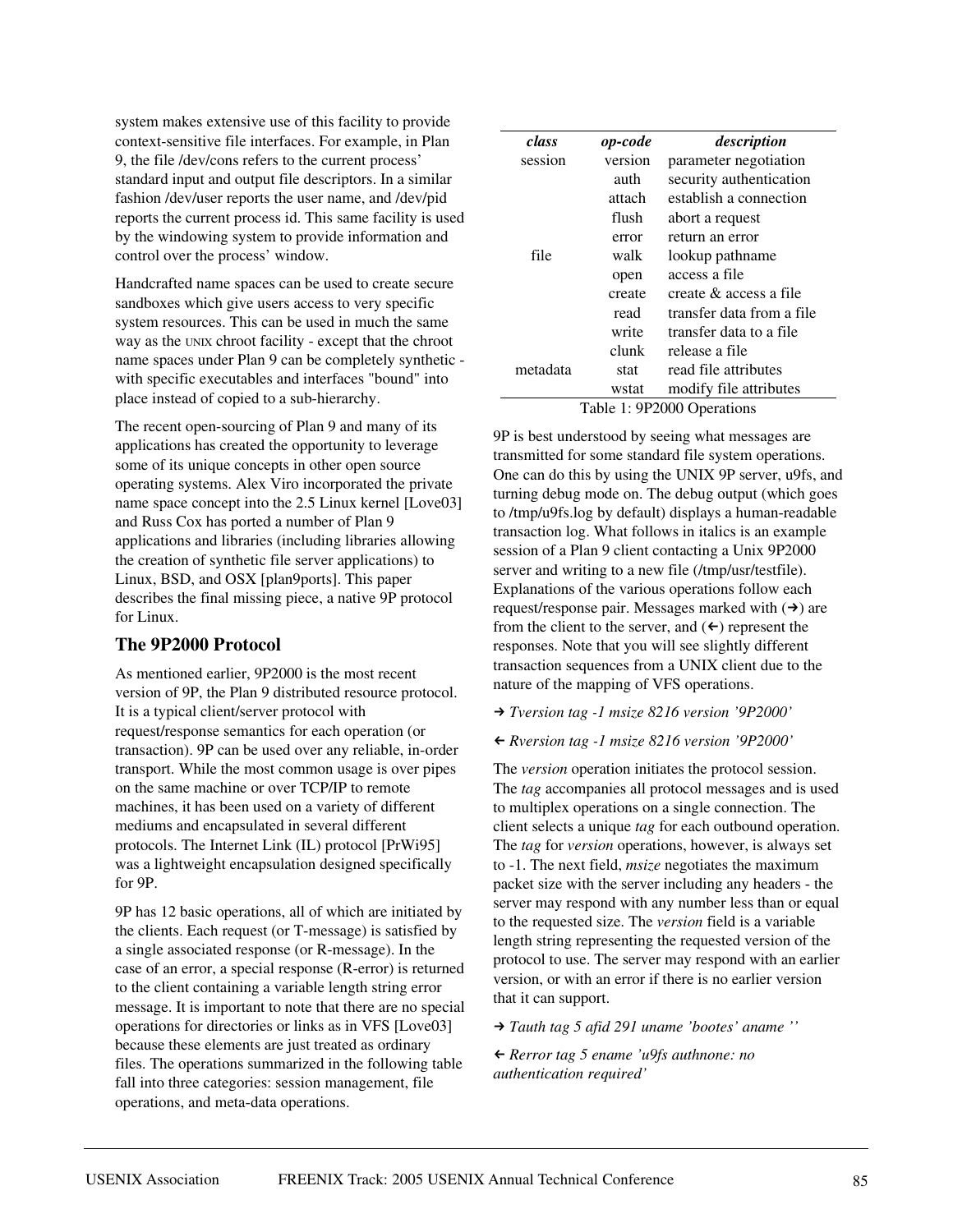The *auth* operation is used to negotiate authentication information. The *afid* represents a special authentication handle, the *uname* (bootes) is the user name attempting the connection and the *aname*, (which in this case is blank), is the mount point the user is trying to authenticate against. A blank *aname* specifies that the root of the file server's hierarchy is to be mounted. In this case, the Plan 9 client is attempting to connect to a Unix server which does not require authentication, so instead of returning an *Rauth* operation validating the authentication, the server returns *Rerror*, and in a variable length strength in the field *ename*, the server returns the reason for the error.

 *Tattach tag 5 fid 291 afid -1 uname 'bootes' aname ''*

## - *Rattach tag 5 qid (0902 1097266316 d)*

The *attach* operation is used to establish a connection with the file server. A *fid* unique identifier is selected by the client to be used as a file handle. A *Fid* is used as the point of reference for almost all 9P operations. They operate much like a UNIX file descriptor, except that they can reference a position in a file hierarchy as well as referencing open files. In this case, the *fid* returned references the root of the server's hierarchy. The *afid* is an authentication handle; in this case it is set to -1 because no authentication was used. *Uname* and *aname* serve the same purposes as described before in the *auth* operation.

The response to the *attach* includes a *qid*, which is a tuple representing the server's unique identifier for the file. The first number in the tuple represents the *qid.path*, which can be thought of as an inode number representing the file. Each file or directory in a file server's hierarchy has exactly one *qid.path*. The second number represents the *qid.version*, which is used to provide a revision for the file in question. Synthetic files by convention have a *qid.version* of 0. *Qid.version* numbers from UNIX file servers are typically a hash of the file's modification time. The final field, *qid.type*, encodes the type of the file. Valid types include directories, append only files (logs), exclusive files (only one client can open at a time), mount points (pipes), authentication files, and normal files.

#### *Twalk tag 5 fid 291 newfid 308 nwname 0*

#### *Rwalk tag 5 nwqid 0*

*Walk* operations serve two purposes: directory traversal and *fid* cloning. This *walk* demonstrates the latter. Before any operation can proceed, the root file handle

(or *fid*) must be cloned. A clone operation can be thought of as a dup, in that it makes a copy of an existing file handle - both of which initially point to the same location in the file hierarchy. The cloned file handle can then be used to traverse the file tree or to perform various operations. In this case the root *fid* (291) is cloned to a new *fid* (308). Note that the client always selects the *fid* numbers. The last field in the request transaction, *nwname*, is used for traversal operations. In this case, no traversal was requested, so it is set to 0. The *nwqid* field in the response is for traversals and is discussed in the next segment.

## *Twalk tag 5 fid 308 newfid 296 nwname 2 0:tmp 1:usr*

## - *Rwalk tag 5 nwqid 2 0:(0034901 1093689656 d) 1: (0074cdd0 1096825323 d)*

Here we see a traversal request walk operation. All traversals also contain a clone operation. The *fid* and *newfid* fields serve the same purpose as described previously. *Nwname* specifies the number of path segments which are attempting to be traversed (in this case 2). The rest of the operands are numbered variable length strings representing the path segments - in this case, traversing to /tmp/usr. The *nwqid* in the response returns the qids for each segment traversed, and should have a qid for each requested path segment in the request. Note that in this case there are two pathname components: the path name is walked at the server, not the client, which is a real performance improvement over systems such as NFS which walk pathnames one component at a time.

#### *Tcreate tag 5 fid 296 perm --rw-rw-rw- mode 1 name 'testfile'*

## - *Rcreate tag 5 qid (074cdd4 1097874034 ) iounit 0*

The *create* operation both creates a new file and opens it. The *open* operation has similar arguments, but doesn't include the *name* or *perm* fields. The *name* field is a variable length string representing the file name to be created. The *perm* field specifies the user, group, and other permissions on the file (read, write, and execute). These are similar to the core permissions on a unix system. The *mode* bit represents the mode with which you want to open the resulting file (read, write, and/or execute). The response contains the *qid* of the newly created (or opened) file and the *iounit*, which specifies the maximum number of bytes which may be read or written before the transaction is split into multiple 9P messages. In this case, a response of 0 indicates that the file's maximum message size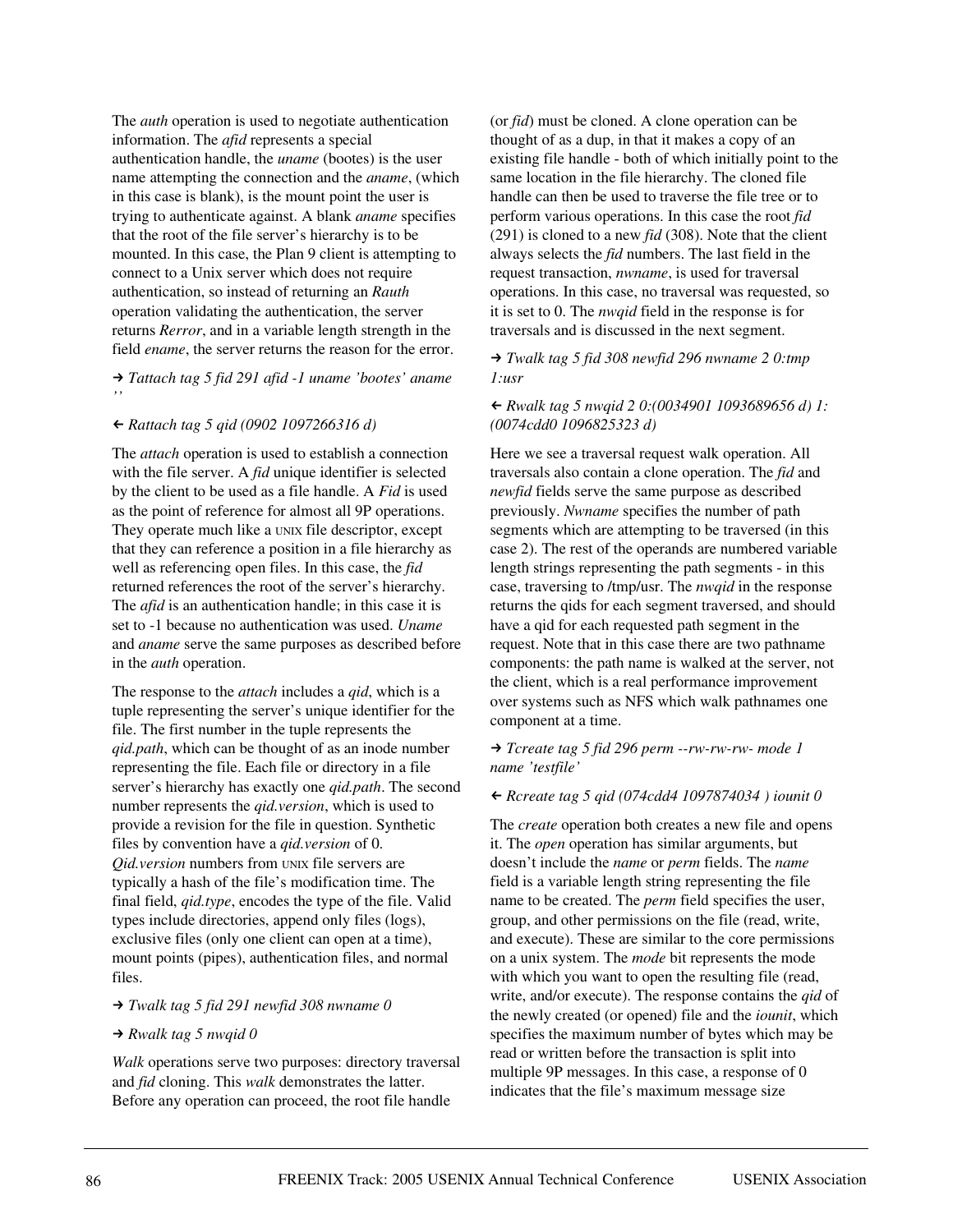matches the session's maximum message size (as specified in the *version* operation).

#### *Tclunk tag 5 fid 308*

# - *Rclunk tag 5*

The *clunk* operation is sent to release a file handle. In this case it is releasing the cloned handle to the root of the tree. You'll often see transient *fid*s used for traversals and then discarded. This is even more extreme in the UNIX clients as they only traverse a single path segment at a time, generating a new *fid* for each path segment. These transient *fid*s are a likely candidate for optimization, and may be vestigial from the older 9P specification which had a separate clone operation and didn't allow multiple segment walks.

#### *Twrite tag 5 fid 296 offset 0 count 8 'test'*

## - *Rwrite tag 5 count 8*

We finally come to an actual I/O operation, a write operation that writes the string 'test' into the new file. *Write* and *read* operands are very similar and straightforward. The *offset* field specifies the offset into the file to perform the operation. There is no separate seek operation in 9P. The *count* represents the number of bytes to read or write, and the variable length string ('test') is the value to be written. The response *count* reports the number of bytes successfully written. In a *read* operation the response would also contain a variable length string of *count* size with the data read.

#### *Tclunk tag 5 fid 296*

## - *Rclunk tag 5*

This final clunk releases the *fid* handle to the file - approximating a close operation. You'll note that the only *fid* remaining open is the root *fid* which remains until the file system is unmounted. Several operations were not covered in this transaction summary. *Flush* is almost never used by clients in normal operation, and is typically used to recover from error cases. The *stat* operation, similar to its UNIX counterpart, is used to retrieve file metadata. *Twstat* is used to set file metadata, and is also used to rename files (file names are considered part of the metadata).

## **9P2000 Unix Extensions**

Many modern UNIX systems, including Linux use a virtual file system (VFS) layer as a basic level of abstraction for accessing underlying implementations. Implementing 9P2000 under Linux is a matter of mapping VFS operations to their associated 9P operations. The problem, however, is that 9P2000 was

designed for a non-UNIX system so there are several fundamental differences in the functional semantics provided by 9P.

Under Plan 9, user names as well as groups are represented by strings, while on Unix they are represented by unique numbers. This is complicated by Linux making it exceedingly difficult to map these numeric identifiers to their string values in the kernel. Many of the available UNIX network file systems avoid this issue and simply use numeric identifiers over the wire, hoping they map to the remote system. NFSv4 [NFS4] has provisions for sending string group and user info over the wire and then contacting a user-space daemon which attempts to provide a valid mapping.

We use two different name mapping approaches based on server system type. When contacting a 9P server on another UNIX system we use numeric identifiers. When contacting a Plan 9 file server we map all numeric ids to the numeric id of the mounting user. While this yields less than accurate uid/gid information in directory listings, permissions checking (which is done on the remote server) is still valid. A potential future piece of work would be to provide a user-space daemon similar to NFSv4 to provide uid/gid mapping services or perhaps somehow leverage the existing NFSv4 service.

One of the unique aspects of the Plan 9 name space is that it is dynamic. Users are able to bind files and directories over each other in stackable layers similar to union file systems. This aspect of Plan 9 name spaces has obviated the need for symbolic or hard links. Symlinks on a remote UNIX file server will be traversed transparently as part of a walk - there is no native ability within Plan 9 to create symlinks. This breaks many assumptions for Linux file-systems and many existing applications (for example the kernel build creates a symlink in the include directory as part of the make process).

To preserve compatibility with these existing applications we implemented a transparent extension to the file system semantics which doesn't effect the protocol syntax. Files requiring this extension have their filenames prefixed with a marker character, '/', which is normally illegal in file system operations. A string following the '/' provides details of the type of extension and is followed by a numeric mode extension. For symlinks and hard links the file's content contains the link information. These extensions are essentially ignored by the Plan 9 file server, but interpreted correctly by UNIX clients and servers.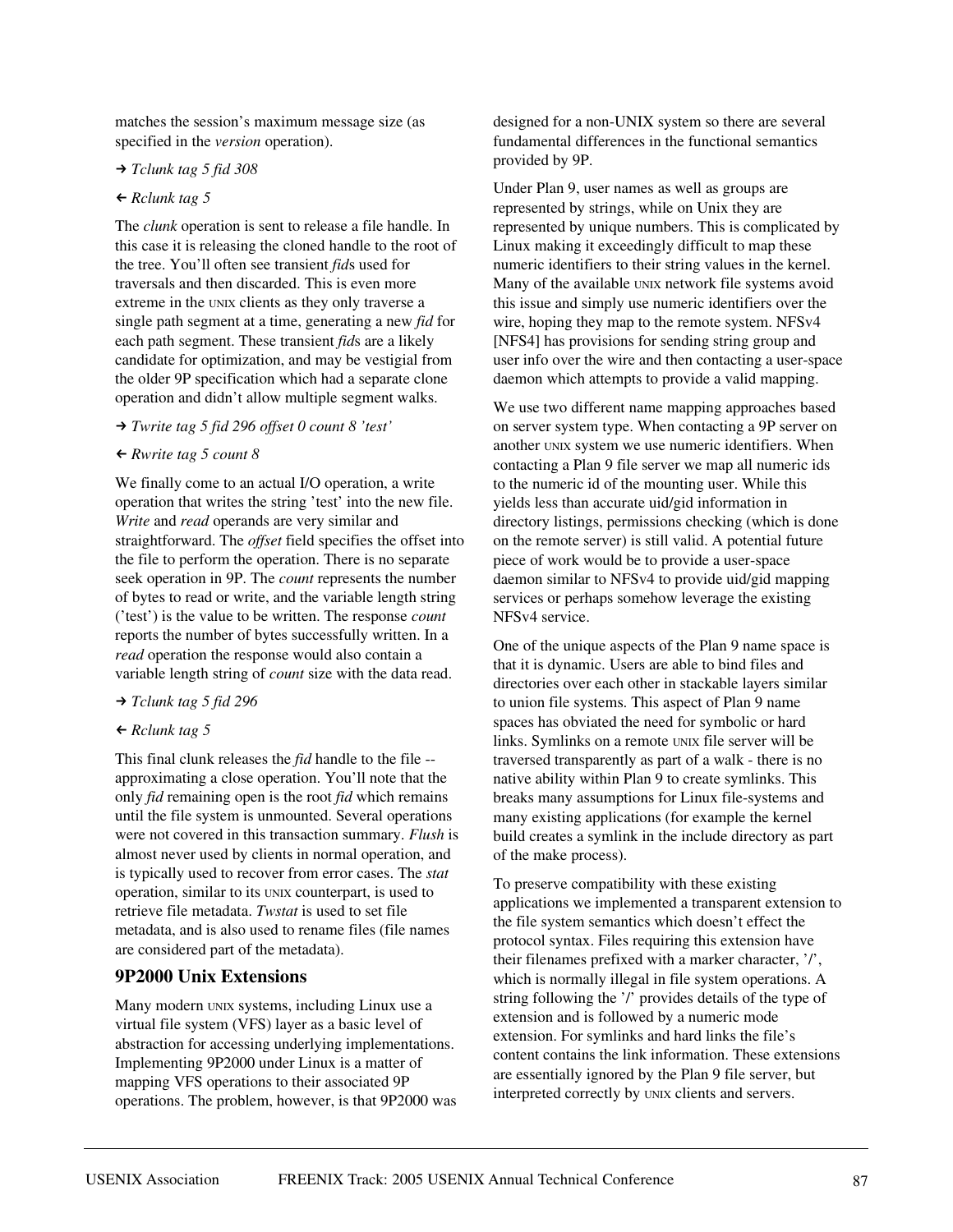The same extension can be used to provide support for additional mode bits and other file types not provided under Plan 9. The extension codes are documented in the table below:

| extension            | code         |
|----------------------|--------------|
| symbolic link        | /symlx       |
| hard link            | $\pi$ linkx  |
| character device     | /charx       |
| block device         | $/h$ lck $x$ |
| pipe                 | /pipex       |
| extra mode           | $/m$ odex    |
| mode                 | code(x)      |
| none                 | 0            |
| set-user-id          | 1            |
| sticky bit           | 2            |
| directory exec $(X)$ |              |
|                      |              |

#### Table 2: 9P2000.u Extension Codes

Since these are all extensions to the 9P2000 protocol, they must be negotiated during the version stage of establishing the connection. The clients register interest in the extension by appending a *.u* to the version string (e.g. 9P2000.u). If the server is capable of providing the UNIX extensions, it will respond with a 9P2000.u in the response message. If the server does not wish (or cannot) provide the UNIX extensions, it will respond without the .u (e.g. 9P2000).

An operation which does not currently have any support in the 9P2000 protocol or UNIX extensions is ioctl. Fortunately, in the Linux world, ioctl is being deprecated in favor of sysfs-based mechanisms. For interfaces still requiring ioctl operations (such as sockets), gateway synthetic file server applications can map ioctl functionality to synthetic control files.

## **Details of the Linux Implementation**

For the most part, 9P2000 can be directly mapped to the Linux VFS interface. There are several semantic differences beyond the syntactic differences mentioned in the above section which are worth noting.

One difference is the model by which a file system is mounted. On UNIX systems this is done either at boot time, by the super user, or through an automounter (which must be configured for particular resources by the super user). Additionally, once a file system is mounted it is visible (and accessible) to all users. By contrast, under Plan 9 file systems are mounted by individual users into their private name space environment. The connection to the file server is authenticated by the credentials of the individual user at mount time, and the file system is mounted in the

user's private name space - so it is not directly visible to any other user. Even diskless terminals work this way under Plan 9 - a user must first log in before the terminal mounts its root file system from the file server.

The Linux 9P2000 driver can accommodate both systems. It can mount the file server as root (or some other special user) into the global Linux name space or it can operate with the user initiating the mount and it being authenticated against his or her user ID. The two complications are that, by default, Linux has a global name space for all users, and ordinary users don't typically have permission to mount arbitrary systems on arbitrary mount points.

This can be solved by having a special set-uid version of mount which allows certain users (or users in a particular group) to mount from certain systems matching a list of regular expressions to particular mount points matching a regular expressions. A special version of mount is required in order to do DNS resolution of the server names as NFS support for DNS resolution is a special case implementation in the standard mount application. Users can spawn off a private name space by using a simple wrapper utility (as described in the *Application* section).

A third alternative, which is currently the most secure model, is for the user to ssh to the remote file server and start his own private u9fs instance which uses the ssh connection as a transport. On the client system a set-uid mount application can attach to the i/o stream and a wrapper can be used to establish a private name space if desired. This still requires a properly configured set-uid mount application on the client and is only useful after the client system is fully booted. In fact, this is the way that Plan 9 users commonly mount UNIX file systems using u9fs when they don't have root permissions on the file server.

File creation under Plan 9 is atomic. That is to say the file is created and opened in a single 9P operation. Under VFS, creation semantics are entirely separate from open, and therefore not atomic. The Linux 9P2000 implementation seeks to preserve some of the atomicity of the original Plan 9 semantics by caching the fid in the inode structure - however, this does not guarantee the same atomic semantic.

Cache policy was a major concern when implementing the 9P2000 driver. Linux file systems routinely use two caches: the dcache provides caching of directory lookup information effectively caching inodes and metadata so they don't have to be re-read from the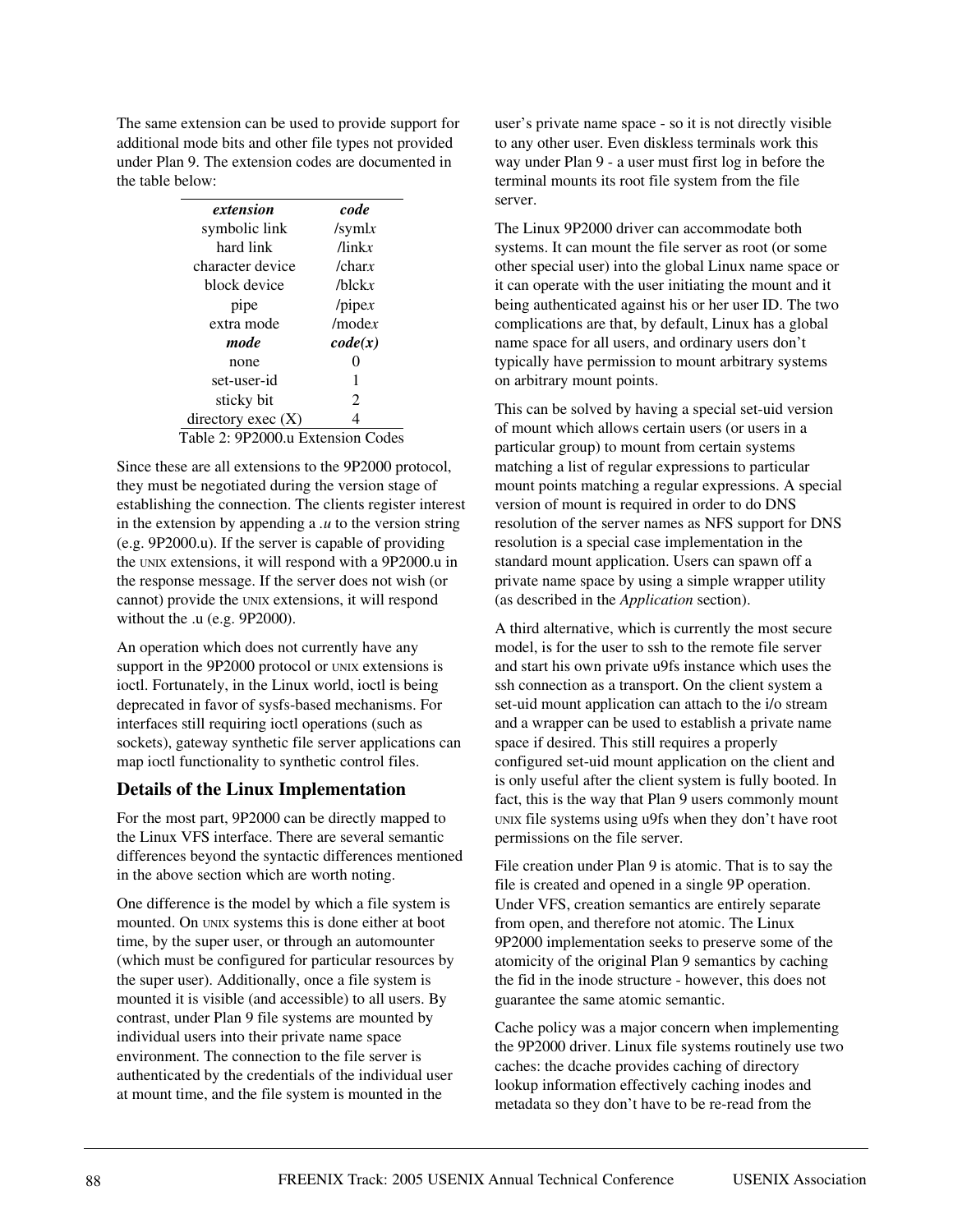disk, while the page cache provides a data cache. Both create problems as 9P2000 is intended to be a noncached synchronous protocol since it does more than just provide a transport to share files.

The dcache creates problems because it caches inodes, effectively caching both metadata and file/directory lookup. The problem is that synthetic file system semantics may be attached to metadata operations (stat/twstat) and file system hierarchy movement (walk). This case is particularly important to consider due to the dynamic nature of synthetic file systems. For example, since a file server assumes it will see walks every time a directory is traversed, it could use such traversal as a locking mechanism. If the results of the walk is cached and reused, it would violate the lock semantics. The other problem with the dcache is that *fids* stay open (attached to the inode in the dcache) which would otherwise be clunked. Clunks are another operation which commonly have associated semantics within synthetic file systems (such as unlocking).

One solution is to always report dcache entries as invalid, forcing the clunk of their associated *fids* and requiring a rewalk from the mount-point to their location. This is unfortunate as the directory cache provides a nice performance improvement, particularly in cases where a deep directory structure is being repeatedly traversed. An alternative solution lies in the version field of Plan 9 *qid*s. By convention, static file versions start at 1 and synthetic files always have version 0. So the dcache solution is to automatically invalidate any dcache entry with a *qid.version* equal to 0, otherwise validate the dentry in a normal fashion via a stat transaction and comparing the version numbers.

The same basic policy can be applied to caching file system data in the page cache. Since synthetic file systems typically do not have version or even modification date information, there is no way to validate the cached inode, so you must assume it is invalid. Typically it is not desirable to cache synthetic file systems anyways, it doesn't make sense to think about caching the dynamic data in the /proc file system.

Loose consistency models present another particularly difficult problem. For example, by default NFS ( $v2 \&$ v3) employs a timeout based invalidation strategy for its page cache and also implements a time-delayed write back in an attempt to coalesce operations. This results in admirable write performance optimization but undermines any synchronous operation of the protocol. This could be particularly damaging when

you are using writes to the file system to control a remote service or manage locks.

Because of the drastically different semantics, dcache, page cache, and delayed write-back caching have been removed from the Linux 9P2000 driver. Plan 9 itself uses a stackable caching file system to provide a similar level of cache optimization. Unlike the standard Linux page cache, the Plan 9 cache file system can even use a disk as a backing store. This is particularly effective for workstations that have a disk but get their root file systems from a server. David Howell's CacheFS [CFS] shows promise as providing a similar stackable service for Linux. Ultimately, it is our intent to provide some level of cache for 9P via integration with a stackable cache system while preserving correct synthetic file system semantics.

## **Applications**

9P2000 support provides a nice alternative to NFS for distributing static files. It can be configured in such a way that users can export and mount their own file system resources. Its synchronous mode of operation and optional caching make it ideal for situations where the cache models and delayed writes of other file systems cause problems. Many utilities, such as CVS and various e-mail servers, discourage the use of NFS repositories due to concerns with data corruption resulting from bad cache behavior and lack of transaction semantics.

However, as mentioned several times before distributed file service is not the only benefit of 9P2000. It can be used to share networking stacks and block and character devices between members of a 9P2000 cluster. It can be used to manipulate Linux synthetic file systems, such as /proc and /sys providing distributed control and management. It also can be used as an infrastructure to implement distributed applications.

A key to effective use of 9P2000 is the recently added private name space extensions in the 2.4.19 and later kernels. In order to use these, a special flag (*CLONE\_NEWNS*) needs to set when the *clone* system call is used to create a child process. When the flag is used, Linux will create a copy of the parents name space instead of sharing the same copy. Modifications to the child's name space will not be visible to the parent and vice-versa. This can be used by normal users by writing a simple wrapper application for the standard shell which creates a new name space each time a new shell is invoked. An example wrapper application is included in the v9fs distribution.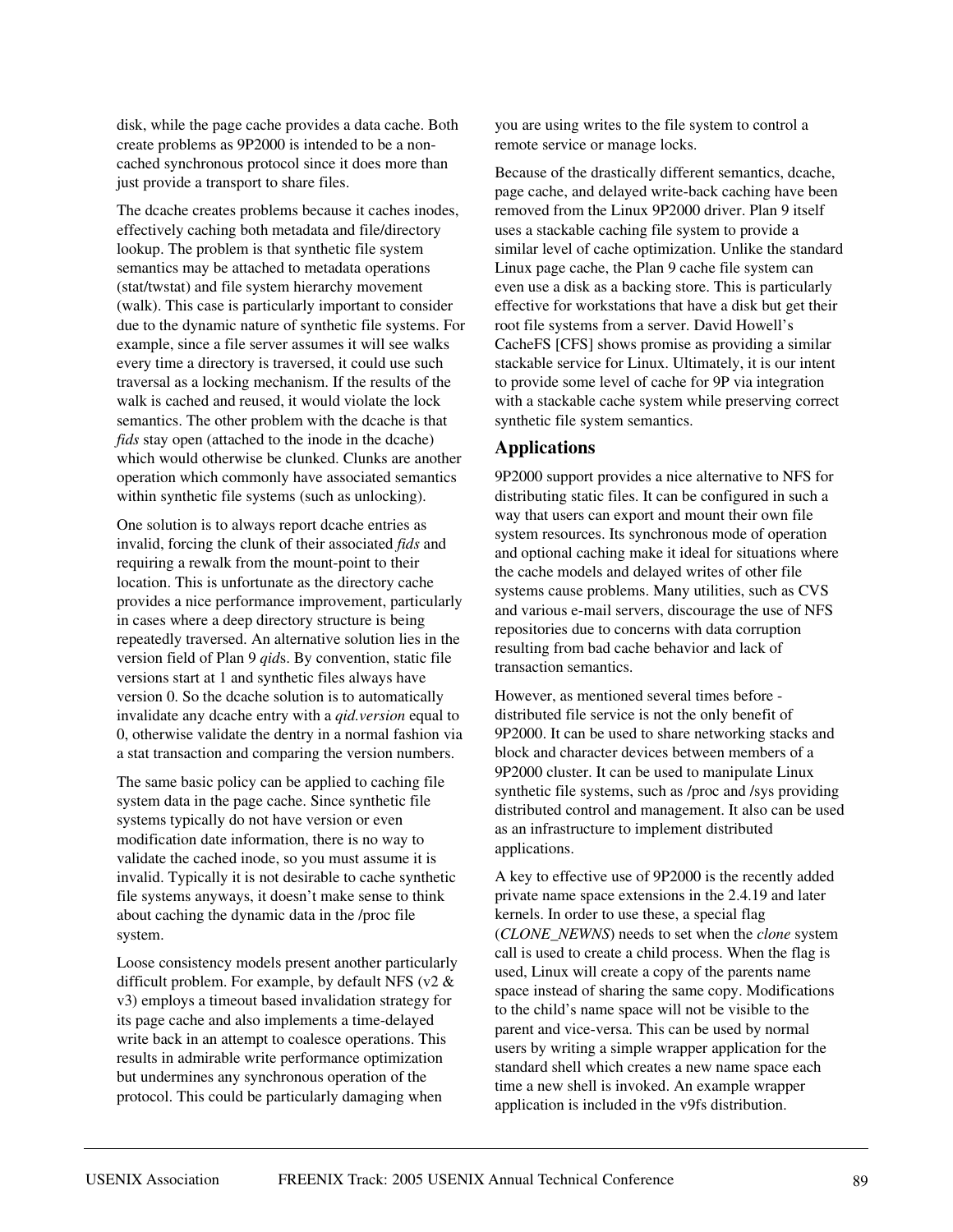Another possible use of the 9P2000 Linux support is with Russ Cox's UNIX ports of the Plan 9 applications. Several of the applications, including ACME [Pike94] and plumbing [Pike00], export synthetic file system interfaces to application structures. The plan9ports package includes wrapper applications which can be used with synthetic file systems without mounting them, but, having a native 9P file system, make access and manipulation much more easy and intuitive.

Similar types of synthetic file systems can now be written for Linux applications. An example would be a port of the task bag file system. The task bag file system is a synthetic file system that presents users with three directories: questions, working, and answers. Programs needing work done create exclusive-open files in the questions directory and write the questions to them, one question to each file. Once the file is closed, workers can pick up work from the questions directory (by opening a file in that directory). Files that are opened a second time for writing (i.e. by a worker) will disappear from the questions directory and appear in the working directory. If the file is closed without a write, it means the worker died or gave up; it reappears in the questions directory. When the file is closed, if there was data written to it, the file name will now appear in the answers directory.

This file system models an earlier system built using SunRPC. In that system, programs that wished to use the taskbag need to be built with SunRPC. In the taskbag file system, it is possible to use shell scripts to create, acquire, and get the answers for tasks. Status can be determined with 'ls' and 'cat'. The system works transparently over a Grid [9grid]. All in all, the task bag file system is far more capable than the SunRPC taskbag system that it replaces.

Private name spaces have also been integrated into the Clustermatic software suite [Clus]. Users can specify a set of mount points that are to be activated when their process or its children are run on a cluster node. When the process is migrated to the cluster node, the mount points are set up by the kernel before the process starts and are removed by the kernel after the process and any children exit. Note that this is not really an automounter, though it behaves in a similar way. The mount points are private and they are part of the context of the process, not defined a file in /etc. We have tested this system on the 1024-node Pink cluster at LANL. 1024 mounts take 20 seconds to set up, but once the system is running it is faster than NFS and far more stable.

## **Performance**

As mentioned earlier, 9P is a unifying protocol - it combines methods for name space organization, resource sharing, distributed applications, and file service. We focus our performance characterization on the distributed file service since it has easily identified comparison points and a host of generally available benchmarks. We chose to compare our implementation to NFS, because it seems to be the most widely used and understood distributed file system protocol.

Our test environment is a cluster of identically configured dual-processor 866 MHz Pentium III servers, each configured with 256 MB of memory, a 36GB IBM DDYS-T36950N SCSI drive formated with an ext2 file system, an Alteon 1 GB Ethernet card, and running Linux 2.6.8. We will show evaluations with caches disabled within 9P2000 and will test against NFSv3 (both tcp and udp). We compared the protocols with 8k and 32k buffer sizes.

We used two evaluation benchmarks to characterize the performance of our 9P2000 driver and compare it to NFS. The first is the Bonnie [Berry90] suite of file system benchmarks which test overall throughput through operations on a single large file. The second is the PostMark [Katch97] benchmark from Network Appliance; it performs a large number of transactions with smaller block operations and many files.

The Bonnie benchmark performs a series of tests on a single file of a specified size. The default is a 100 MB file, but we followed the instruction's suggested guideline of twice the size of available DRAM (512MB). This limits the effectiveness of cache operations and exposes the performance of the underlying file operations. It performs sequential writes and reads of the file, both a character at a time and in blocks. It also performs a read, modify, write sequence (rewrite), and random seeks followed by reads and writes of small chunks of data.



*Illustration 1: Bonnie Results (KB/sec)*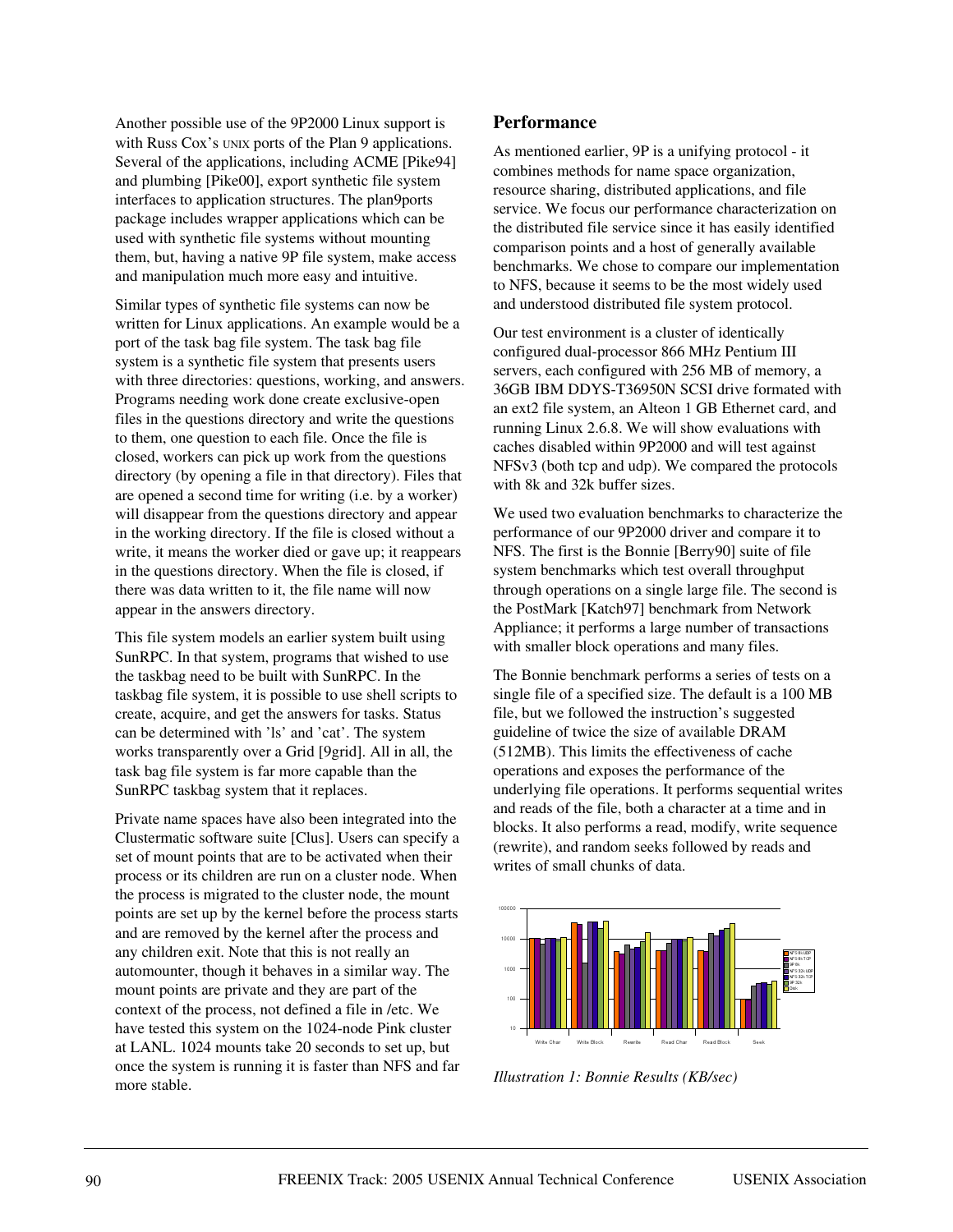The results show comparable or better performance for all operations except write operations with small block sizes. On write benchmarks, 9P2000 does poorly due to the fact that async NFS delays write-back to coalesce transactions and does a better job of pipelining write operations. The effect of the operation coalescing is somewhat mitigated with larger block sizes, but the pipelining of write requests still gives NFS a distinct advantage.

For other operations 9P2000 shows slight advantages over NFS due to the lower complexity of the protocol and the fact this it lets the server handle metadata update instead of issuing separate transactions. 9P's lower complexity can be seen in its implementation with only 12 operations and just under 3500 lines of code, while NFS has 17 operations and is implemented in 9357 lines of code (source code counts based on David Wheeler's SLOCCount).

With the larger working set there is significantly less memory for caches, reducing the effectiveness of NFS's loose consistency model. Runs which had smaller footprints showed dramatic advantages for NFS, particularly for read block operations. Caches clearly have advantages and need to be considered for distributing static file systems.

Analysis of protocol traffic during the benchmark (using NFSDump [LISA03] and 9P server logs) shows approximately 50% fewer operations for NFS with 32k buffer sizes. This dramatic drop in the number of operations (primarily read and write operations) shows the effectiveness of caches for operation coalescing (in the write-char and read-char portions of the benchmark). With 8k buffer sizes, NFS retains an advantage in fewer write operations, but has roughly the same number of read operations as 9P. The fact that this huge reduction in the number of operations over the wire doesn't have a more dramatic effect on the performance seems to indicate the overhead added by NFS coherence and the page cache are detrimental to performance of workloads with poor locality.

PostMark is a benchmark developed under contract to Network Appliance. Its intent is to measure the performance of a system used to support a busy email service or the execution of a large number of CGI scripts processing forms. It creates the specified number of files randomly distributing the range of file sizes: it is typically used with very large numbers of relatively small files. It then runs transactions on these files, randomly creating and deleting them or reading and appending to them, and then it deletes the files. We ran our PostMark configuration with 500 files and 50000 transactions. This seemed sufficient to differentiate between the file systems and had a tractable run-time.



*Illustration 2: PostMark Operations (op/sec)*

PostMark paints a very different picture than the Bonnie benchmark, since the files and operations are much smaller - low latency handling of requests is much more important than overall throughput. 9P2000 demonstrates approximately double the performance of TCP and UDP NFSv3 (which effectively scored the same for the PostMark benchmark). Analysis of the protocol traffic shows 9P2000 with half the operations of NFS for 8k and 32k buffer sizes. NFS still shows an advantage on the number of read and write operations (in fact never sending a read operation over the wire due to the effectiveness of the page cache). However, NFS sends more than twice as many lookup operations and sends access messages almost every time it touches the files. The fact that so many synchronous operations are required to access a file really inhibits performance for NFS. By contrast, 9P does all permissions checking on the server and requires only a single operation to create and open a file.



*Illustration 3: PostMark Bandwidth (KB/sec)*

## **Related Work**

9P is nominally just a remote file system. However, due to the unique way in which it is used to distribute not just files but other system and application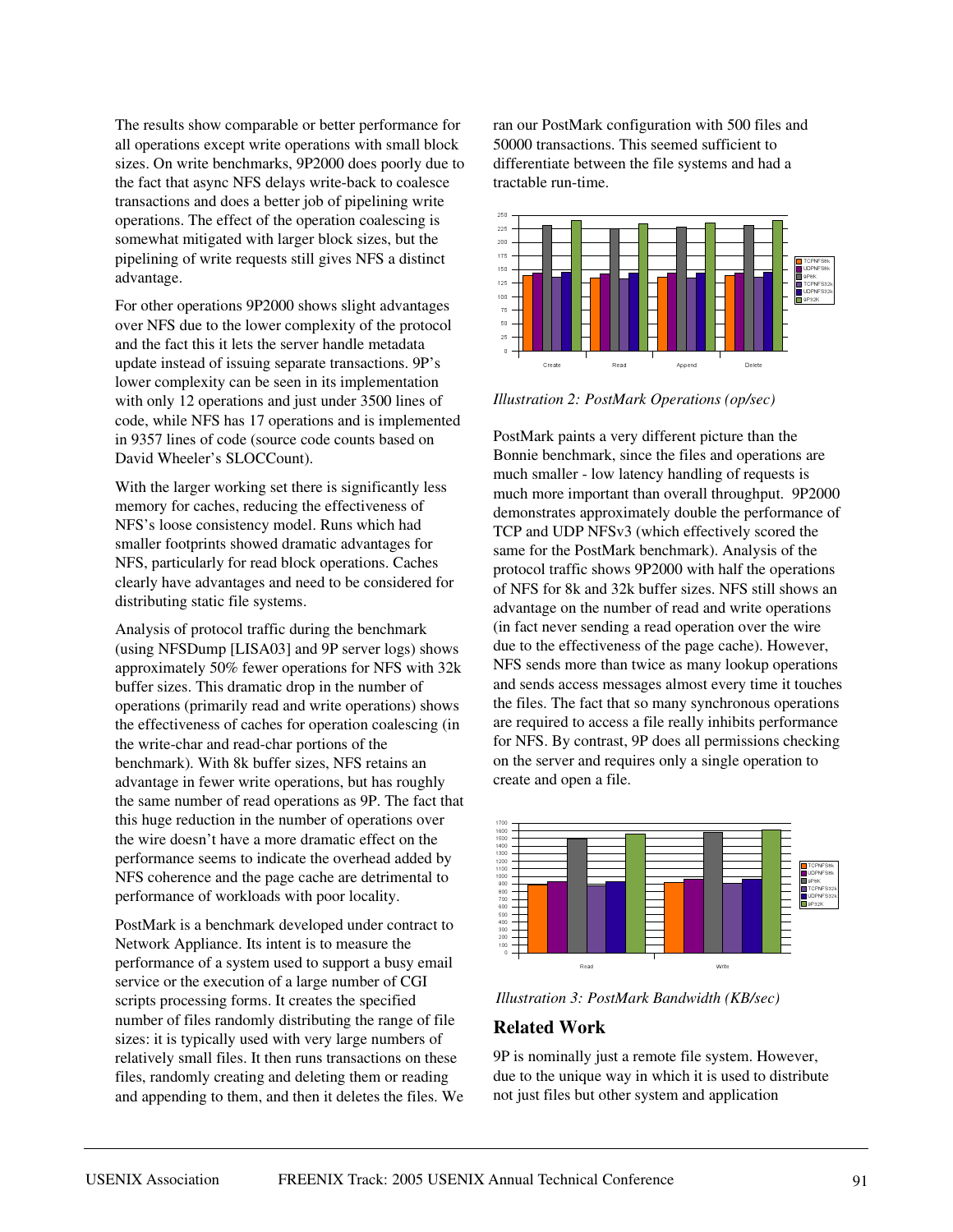resources, it has advantages over other file system protocols for certain applications.

The Linux kernel supports several different network file systems. There is experimental support for the Andrew File System [HOW88], Coda [SATY90], Microsoft SMB and Common Internet File System [CIFS], and Netware's NCP [Majo94]. The most commonly used is the NFS protocol [Sun89]. Linux supports NFSv3, experimental support for NFSv4 [NFS4] and NFS over TCP. All of these are targeted purely for distributing static files and don't implement the correct cache behavior or transaction semantics to support more complicated distribution of devices, system resources, or an easy mechanism for applications to export synthetic file systems. Most of these protocols are tied to either TCP/IP or UDP/IP. While some support other transports, such as RDMA interfaces, none of these variants are in common use today.

The Linux network block device [NBD00], and its cousin the Ethernet block device [EBD02], and iSCSI [RFC3720] provide remote access to block and SCSI drivers. However, they provide no solution for various other system elements and don't support an organizational name space or a mechanism for coherent multi-user access.

As an application interface, 9P has many contemporaries. Remote Procedure Call (RPC) [Birr94] provides the closest contemporary providing both application level servers and a foundation layer for NFS -- however, it doesn't provide any of the semantics necessary to structure a functional name space.

Another interesting area to evaluate 9P is within cluster resource distribution and management. 9P provides a single protocol which can enable sharing of devices, file systems, and compute resources while also providing a convenience name space to organize these resources. While many other infrastructures attempt to provide these facilities [Fos96][Litz88], none provide the transparent ubiquity of Plan 9's model or an unified solution to resource distribution and management in a single protocol.

# **Future Work**

The largest missing piece from the Linux 9P2000 implementation is security. There is some rudimentary security provided by u9fs - either by using a rhosts file to specify what hosts are allowed to connect (similar to a stripped down exports file), or through a simple

insecure challenge-response password system. Those concerned with security that want to use the existing implementation must tunnel through an ssh system which gives both user-authentication and data security.

However, Plan 9 has a rich set of security mechanisms which neither the Linux client driver or server use. One piece of future work would be to integrate these security mechanisms, plus the ability to encrypt and digest messages into the Linux drivers. Alternatively, or perhaps additionally, one could integrate Linux-style authentication schemes such as Kerberos and/or LDAP.

Another piece of future work would be to enable and tune 9P2000 to run on other transports beyond TCP/IP and pipes. Particularly interesting would be a port of 9P2000 to an RDMA [Mogu04] interface without an IP encapsulation. There is already an effort underway to port NFS to RDMA [Call02] and implement special RDMA file systems [Talp03].

NFS has the advantage of kernel-mode server. A port of the u9fs server application into the kernel with best efforts towards a zero-copy infrastructure should significantly increase the performance of the 9P2000 Linux implementation.

With the 9P2000 infrastructure now in place for Linux, a whole host of applications and synthetic file system gateways can be developed to provide Plan 9-style services and resource sharing. Gateway applications and drivers need to be developed for the IP stack, graphics systems, standard I/O console and other resources not currently exported to the Linux file system. Proxy drivers could be written to gateway character, block, and network driver operations across 9P2000 to devices on remote servers. Helper applications, like  $9fs(1)$  and  $cpu(1)$  in Plan 9, need to be ported to Linux to allow easy access and use of the cluster resources made available with 9P2000. Finally, existing Plan 9 application ports need to be updated to use the native 9P file system support.

## **Conclusions**

Plan 9 was developed for distributed systems with three design principles in mind: represent all system and application resources as files, distribute those files using a simple protocol, and organize these distributed resources in a dynamic per-process private name space. With support for private name spaces and the implementation of 9P2000 now in the Linux 2.6 kernel, we can explore Plan 9 inspired distributed resource sharing and infrastructure within a commercial operating system.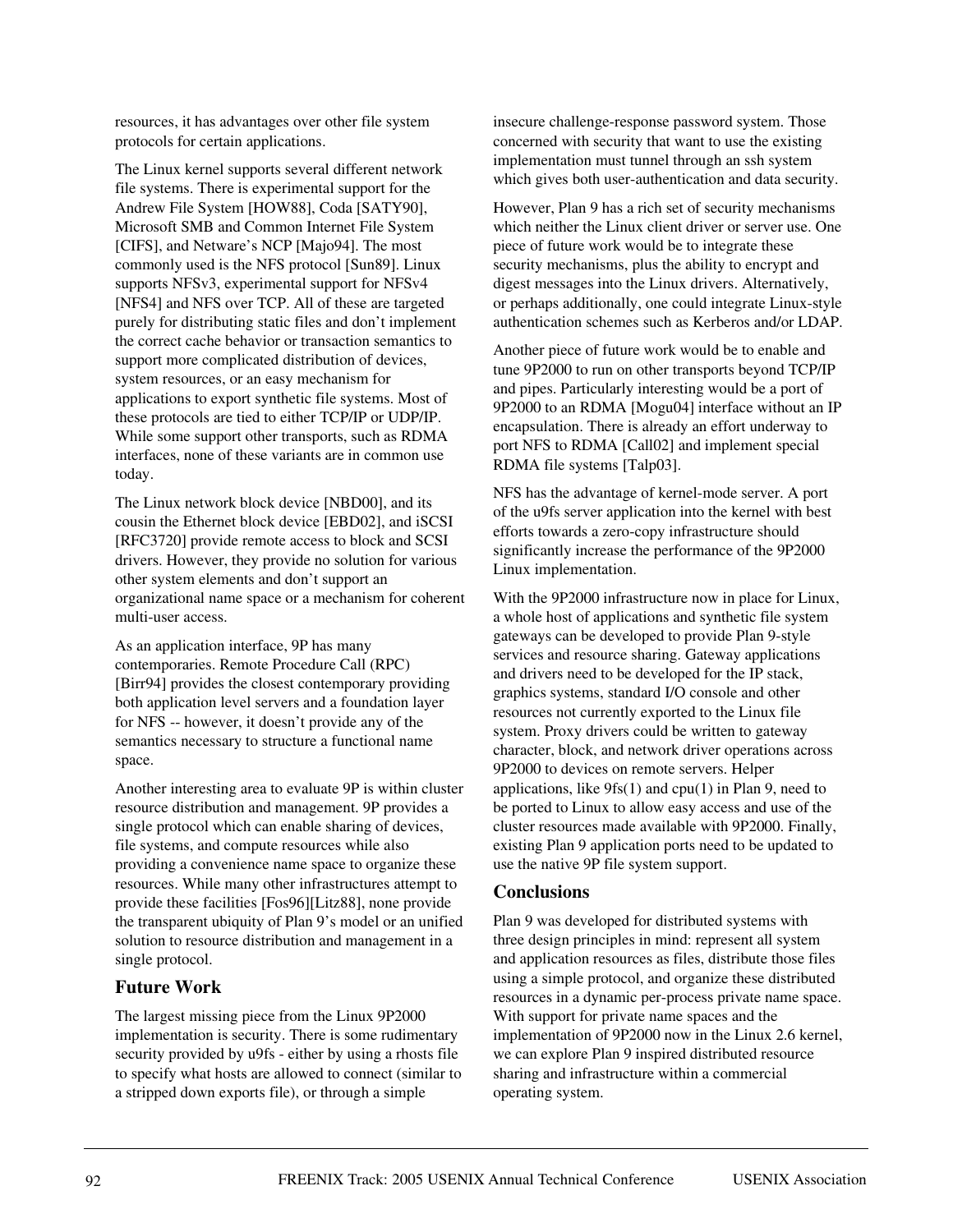The PostMark benchmark shows that 9P2000 performance for typical real-world workloads is superior to NFS, while the Bonnie benchmark shows NFS gets a significant benefit from time-delay writeback and loose read consistency on large static files. While performance for static files isn't a prime motivation for the 9P2000 protocol, we are confident that a loose consistency cache-layer similar to NFS could be implemented which would yield similar, if not better performance results. The performance results suggest that even without this cache layer, 9P2000 is a superior protocol for performing synchronous distributed file operations and demonstrates better performance for smaller files.

However, performance isn't the main advantage of 9P2000. The important thing to understand is the new paradigm of unified system resource sharing and distributed application design that it enables. The qualitative advantages of such a system have been documented in both the Plan 9 and Inferno technical papers. They can be seen, to a limited extent, in the synthetic file systems currently available under Linux (e.g. /proc and /sys). It is our hope that the availability of the paradigm in a widely available commercial operating system such as Linux will inspire more developers to experiment with this approach to distributed computing. The source code is available from http://v9fs.sourceforge.net under the GPL license.

## **Acknowledgments**

The 2.6 port of V9FS and performance analysis was supported in part by the Defense Advance Research Projects Agency under Contract No. NBCH30390004. The original V9FS research work by Ron Minnich was supported by DARPA Contract #F30602-96-C-0297.

Research conducted in the Cluster Research Lab at the Los Alamos National Labs was funded in part by the Mathematical Information and Computer Sciences (MICS) Program of the DOE Office of Science and the Los Alamos Computer Science Institute (ASCI Institutes). Los Alamos National Laboratory is operated by the University of California for the National Nuclear Security Administration of the United States Department of Energy under contract W-7405- ENG-36. Los Alamos, NM 87545 LANL LA-UR-04- 7478.

## **References**

[9FAQ] "Plan 9 from Bell Labs FAQ", http://ask.km.ru/3p/plan9faq.html.

[9grid] A. Mirtchovski, R. Simmonds, R. Minnich, "Plan 9 -- an Integrated Approach to Grid Computing" International Parallel and Distributed Processing Symposium April 2004.

[9man] Plan 9 Programmer's Manual, Volume 1, AT&T Bell Laboratories, Murray Hill, NJ, 1995.

[Berry90] M. Berry, "Bonnie Source Code" http://www.textuality.com/bonnie/intro.html ,1990.

[Birr94] A. D. Birrell, B. J. Nelson, "Implementing Remote Procedure Calls", Proceedings of the ACM Symposium on Operating System Principles 1984.

[Call02] B. Callaghan, "NFS over RDMA" Proceedings of FAST 2002.

[CFS] David Howell "CacheFS" http://www.redhat.com/archives/linux-cachefs ,October 2004.

[CIFS] C. Hertel, "Implementing CIFS: The Common Internet File System", Prentice Hall PTR September 2003.

[Clus] "Clustermatic: A complete cluster solution", http://www.clustermatic.org

[EBD02] E. Van Hensbergen, F. Rawson, "Revisiting Link-Layer Storage Networking", IBM Technical Report #RC22602 2002.

[Fos96] I. Foster, C. Kesselman, "Globus: A Metacomputing Infrastructure Toolkit" The International Journal of Supercomputer Applications and High Performance Computing, 1996.

[HOW88] J.H. Howard, "An Overview of the Andrew FIle System", Proceedings of the USENIX Winter Technical Conference, Feb 1988.

[INF1] S.M. Dorward, R. Pike, D. L. Presotto, D. M. Ritchie, H. Trickey, and P. Winterbottom, "The Inferno Operating System", Bell Labs Technical Journal Vol. 2, No. 1, Winter 1997.

[Katch97] J. Katcher, "PostMark: a New Filesystem Benchmark." Technical Report TR3022, Network Appliance 1997.

[Kill84] Tom Killian, "Processes as Files", USENIX Summer Conf. Proc. , Salt Lake City June, 1984.

[LISA03] D. Ellard and M. Seltzer, "New NFS Tracing Tools and Techniques for System Analysis" Large Installation System Administration Conference, 2003.

[Litz88] M. Litzkow, M. Livny, M. Mutka, "Condor: A Hunter of Idle Workstations" Proceedings of the 8th